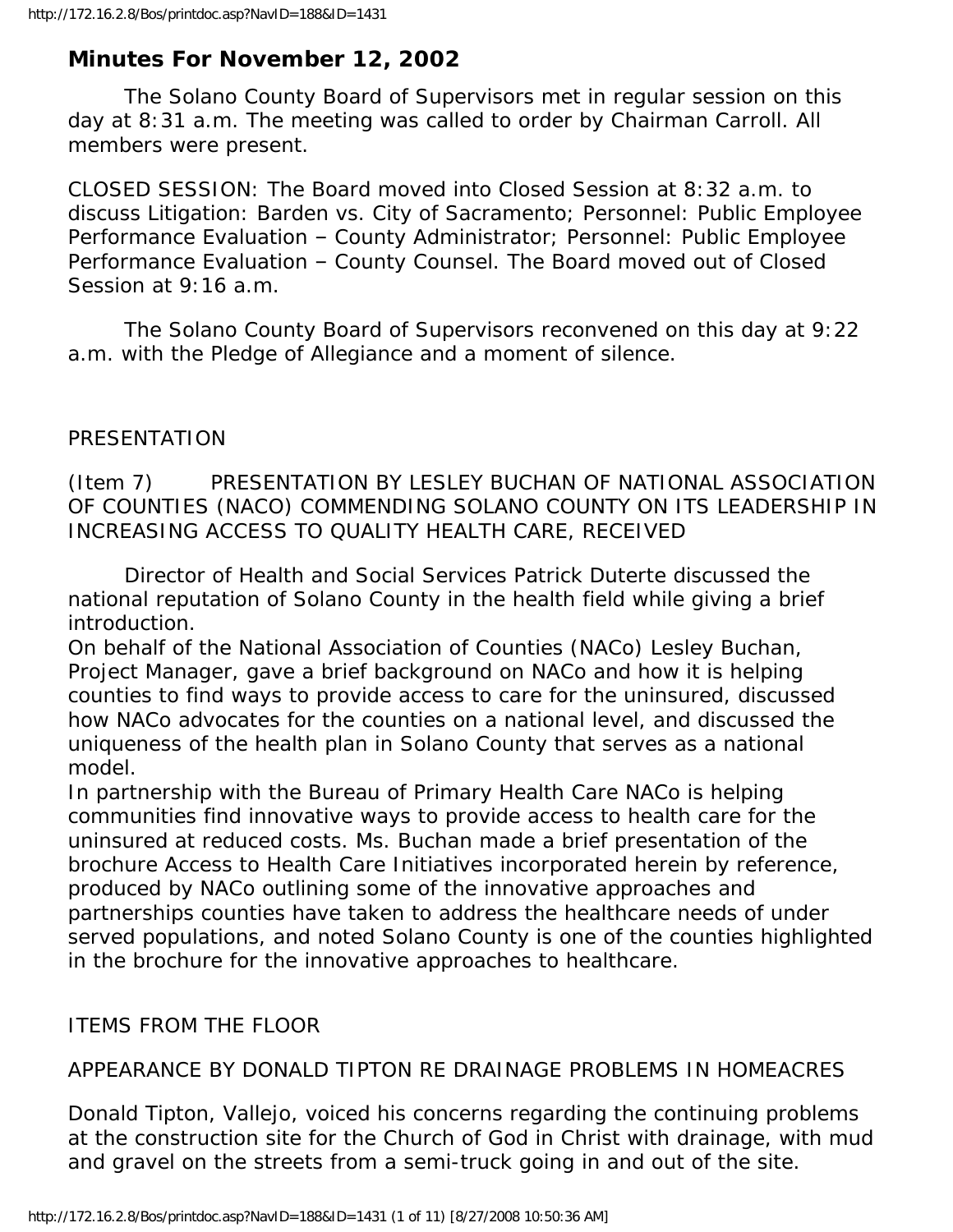# APPEARANCE BY CATHY HEWITT RE VARIOUS ISSUES

 Cathy Ann Hewitt, Benicia, discussed the importance of public participation in local government and community issues, the importance of honesty and integrity, discussed issues facing the Benicia School District and the need for safeguards, illegal immigration and the need to look at ways to improve life in Mexico to help curtail illegal immigration into the United States.

# APPROVAL OF AGENDA

On motion of Supervisor Kromm and seconded by Supervisor Silva, the Board acted to approve the submitted Agenda, incorporated herein by reference, with the following modifications:

(Item 16) Approval of a resolution declaring December 1, 2002 as "World AIDS Day", removed from the Consent Calendar.

(Item 17C) Approval of a five year agreement beginning November 12, 2002 with, and designate, First Flight Aviation, as a limited aeronautical activity, fixed base operator at Nut Tree Airport, removed from the Consent Calendar.

So ordered by a vote of 5-0.

# CONSENT CALENDAR

On motion of Supervisor Kromm and seconded by Supervisor Thomson, the Board acted to approve the following Consent Calendar items by a vote of 5-0.

(Item 12) MINUTES OF THE BOARD OF SUPERVISORS MEETING OF OCTOBER 8, 2002 AND OCTOBER 22, 2002; RURAL NORTH VACAVILLE WATER DISTRICT FOR OCTOBER 8, 2002; SOLANO COUNTY FACILITIES CORPORATION OCTOBER 22, 2002, as outlined in the Agenda Submittal from the Clerk of the Board dated November 12, 2002, incorporated herein by reference, approved.

(Item 13) RESOLUTION NO. 2002-224 AUTHORIZING EXAMINATION OF SALES AND USE TAX RECORDS PURSUANT TO REVENUE AND TAXATION CODE SECTION 7056, adopted. (see Resolution Book)

(Item 14) FOLLOW-UP REVIEW REPORT ON THE SOLANO COUNTY ANIMAL CARE FACILITY CASH HANDLING PROCESS, as outlined in the Agenda Submittal from the Auditor-Controller dated November 12, 2002, incorporated herein by reference, accepted.

(Item 15A) RESOLUTION NO. 2002-225 APPROVING THE RECORDS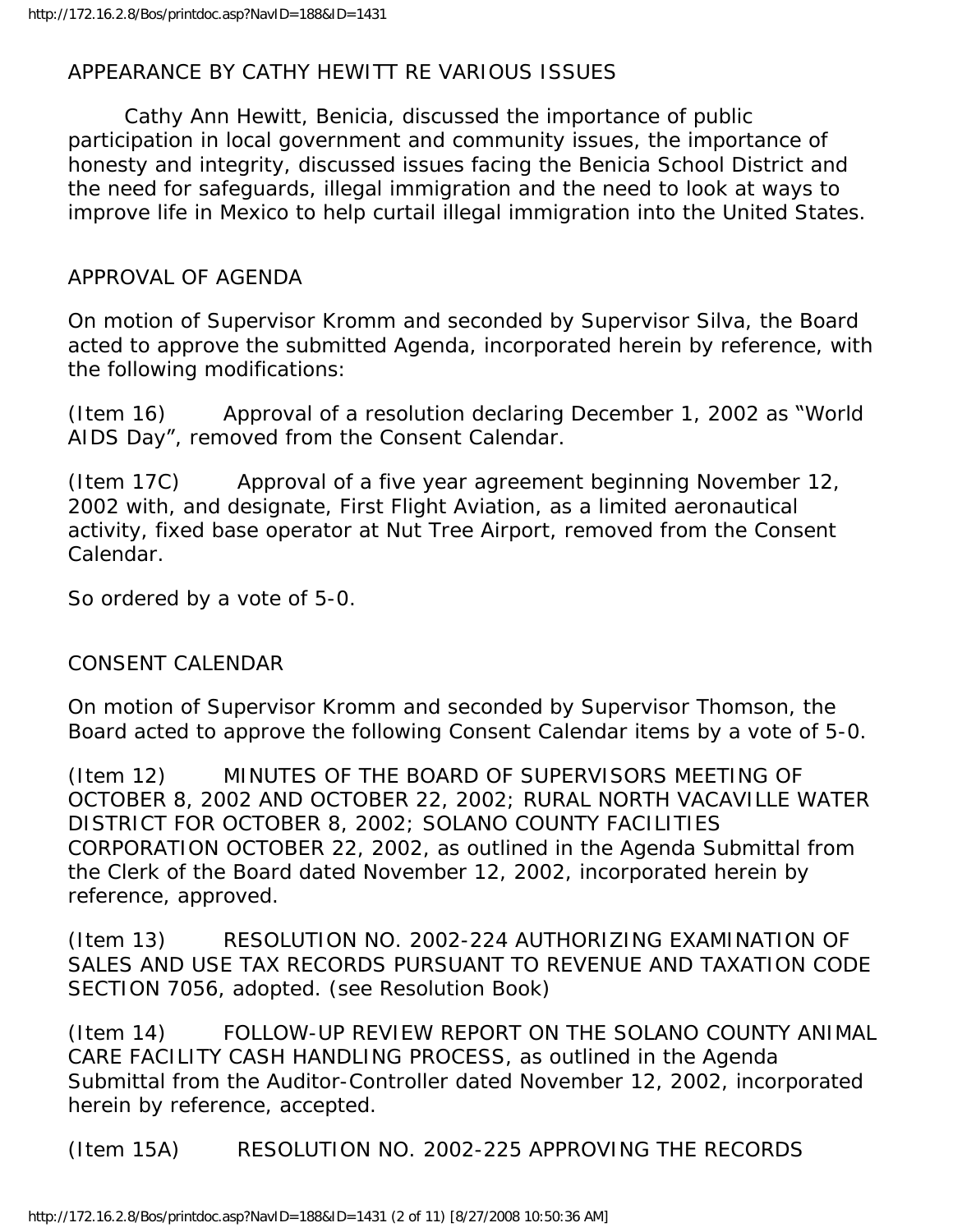RETENTION SCHEDULE FOR THE GENERAL SERVICES DEPARTMENT-DIVISION OF ARCHITECTURAL SERVICES, adopted. (see Resolution Book)

(Item 15B) NINE YEAR LEASE AGREEMENT WITH 1745 PARTNERS AT 1745 ENTERPRISE DRIVE, BUILDING 2, FAIRFIELD RE SPECIAL INVESTIGATIONS BUREAU OF THE HEALTH AND SOCIAL SERVICES DEPARTMENT, as outlined in the Agenda Submittal from General Services dated November 12, 2002, incorporated herein by reference, approved and Chairman authorized to sign said contract on behalf of Solano County.

(Item 15C) LEASE AGREEMENT WITH DONLEY AND JUDITH INGWALDSON AT 409 BENICIA ROAD, VALLEJO, RE SHERIFF'S DEPARTMENT COMMUNITY SERVICE CENTER, as outlined in the Agenda Submittal from General Services dated November 12, 2002, incorporated herein by reference, approved and Chairman authorized to sign said contract on behalf of Solano County.

(Item 17A) APPROPRIATION TRANSFER IN THE AMOUNT OF \$1,017,050 FROM TRANSPORTATION DEPARTMENT CONTINGENCIES INTO PROFESSIONAL SERVICES RE OVERLAY PROJECT 2002 CONTRACT, as outlined in the Agenda Submittal from the Department of Transportation dated November 12, 2002, incorporated herein by reference, approved.

(Item 17B) ANNUAL REPORT FOR FY2001/02 FOR THE TRANSPORTATION IMPACT FEE PROGRAM FOR THE ENGLISH HILLS AREA, as outlined in the Agenda Submittal from the Department of Transportation dated November 12, 2002, incorporated herein by reference, accepted.

(Item 18) SOLE SOURCE AGREEMENT WITH BERRYMAN & HENIGAR, INC. FOR PROFESSIONAL SERVICES RE FLORIDA LIGHT & POWER (FLP) HIGH WINDS, LLC ELECTRIC GENERATION PROJECT, as outlined in the Agenda Submittal from Environmental Management dated November 12, 2002, incorporated herein by reference, approved and County Administrator authorized to sign said contract on behalf of Solano County.

APPROPRIATION TRANSFER FROM UNANTICIPATED REVENUE TO OTHER PROFESSIONAL SERVICES IN THE AMOUNT OF \$120,000, as outlined in the Agenda Submittal from Environmental Management dated November 12, 2002, incorporated herein by reference, approved.

(Item 19A) RESOLUTION NO. 2002-227 REGARDING THE SUDDEN OAK DEATH PROGRAM IN CALIFORNIA, adopted. (see Resolution Book)

(Item 19B) RESOLUTION NO. 2002-228 AUTHORIZING SUSAN COHEN, AGRICULTURAL COMMISSIONER/SEALER OF WEIGHTS & MEASURES TO EXECUTE CERTAIN AGREEMENTS FOR FISCAL YEAR 2002/2003, adopted. (see Resolution Book)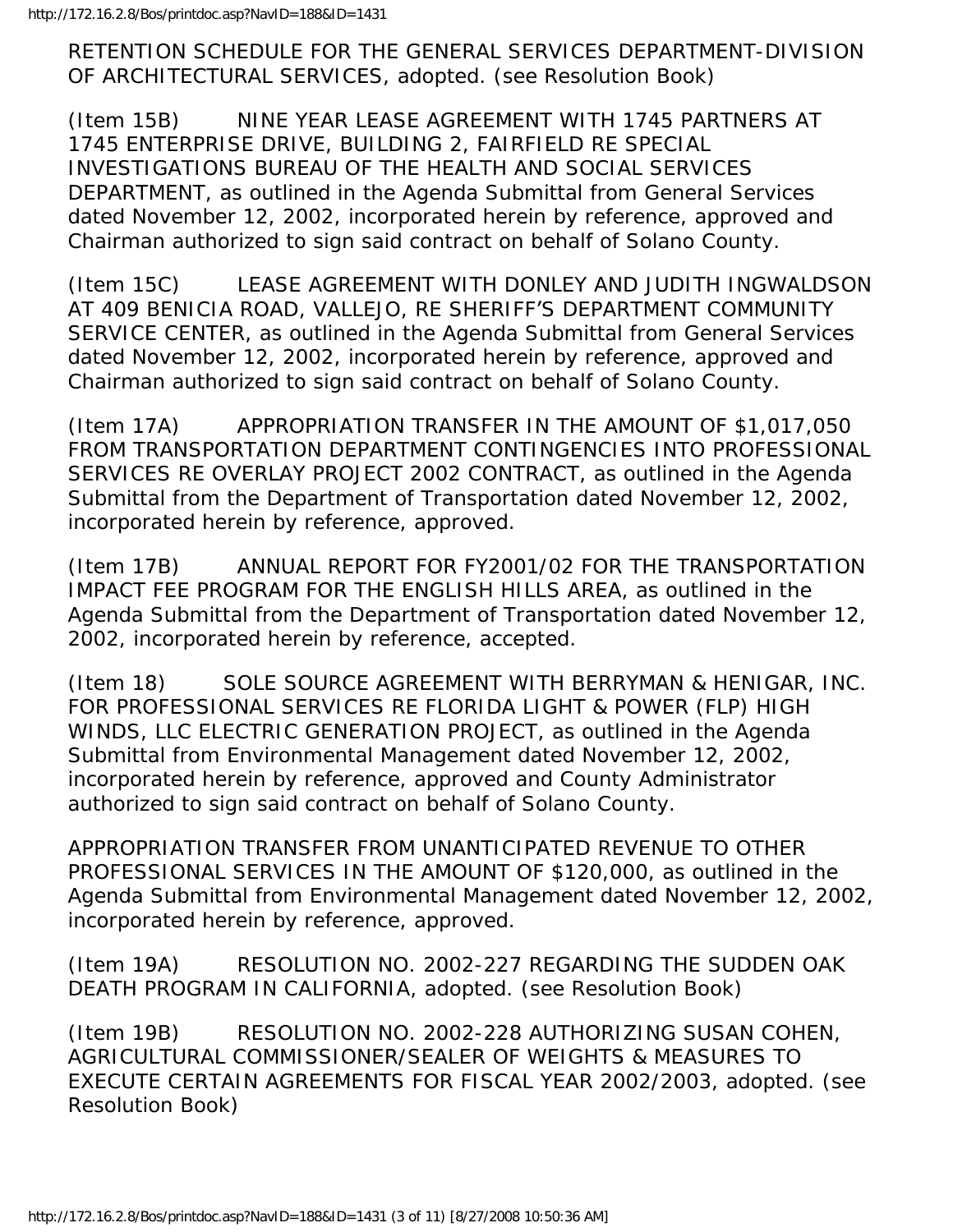#### ORDERS

(Item 16) RESOLUTION NO. 2002-226 DECLARING DECEMBER 1, 2002 AS "WORLD AIDS DAY", ADOPTED

The Board was provided with an Agenda Submittal from Health and Social Services dated November 12, 2002, incorporated herein by reference, recognizing World AIDS Day.

Cathy Ann Hewitt, Benicia, noted the importance of prevention, healthy lifestyles, the wellbeing of the whole person, and discussed supporting the use of condoms.

Robin Cox, Health Education Director, outlined the event that will be held at Solano Community College on December 2, 2002.

 On motion of Supervisor Kondylis and seconded by Supervisor Silva, the Board acted to adopt Resolution No. 2002-226 Declaring December 1, 2002 as "World AIDS Day". So ordered by a vote of 5-0. (see Resolution Book)

(Item 17C) MONTH TO MONTH AGREEMENT WITH, AND DESIGNATE, FIRST FLIGHT AVIATION, AS A LIMITED AERONAUTICAL ACTIVITY, FIXED BASE OPERATOR AT NUT TREE AIRPORT, APPROVED

The Board was provided with an Agenda Submittal from the Department of Transportation/Nut Tree Airport dated November 12, 2002, incorporated herein by reference, regarding an agreement to conduct kit-built aircraft construction, inspections and repair/maintenance by First Flight Aviation.

Curt Fargo, Vacaville, read a prepared statement, incorporated herein by reference, voicing concern with people not adhering to County Code, security at the airport, and requested the proposed contract be denied until the applicant can comply with all city, county and federal regulations for one year. Supervisor Kondylis noted complaints regarding the airport, but feels an independent audit should be done.

Supervisor Thomson encouraged an audit be done, noted frustrations with violators of County ordinances, and suggested no action be taken at this time. County Counsel Dennis Bunting endorsed an independent audit as a way to investigate both sides.

Responding to questions posed by Supervisor Kromm regarding kit-built aircraft, Airport Director John Swizer noted kit-built aircraft have been constructed and built for many years, and outlined a brief history of First Flight Aviation regarding home-built planes. There are FAA Guidelines that must be followed in the construction of these aircraft, the FAA does inspections on these planes, and there have been no problems with this type of organization at the airport.

Mr. Fargo provided an Advisory Circular dated April 3, 1996, incorporated herein by reference, outlining commercial assistance during construction of amateur-built aircraft AC No: 20-139, and noted it is illegal to build these planes for hire.

Supervisor Kondylis suggested this contract be issued on a month to month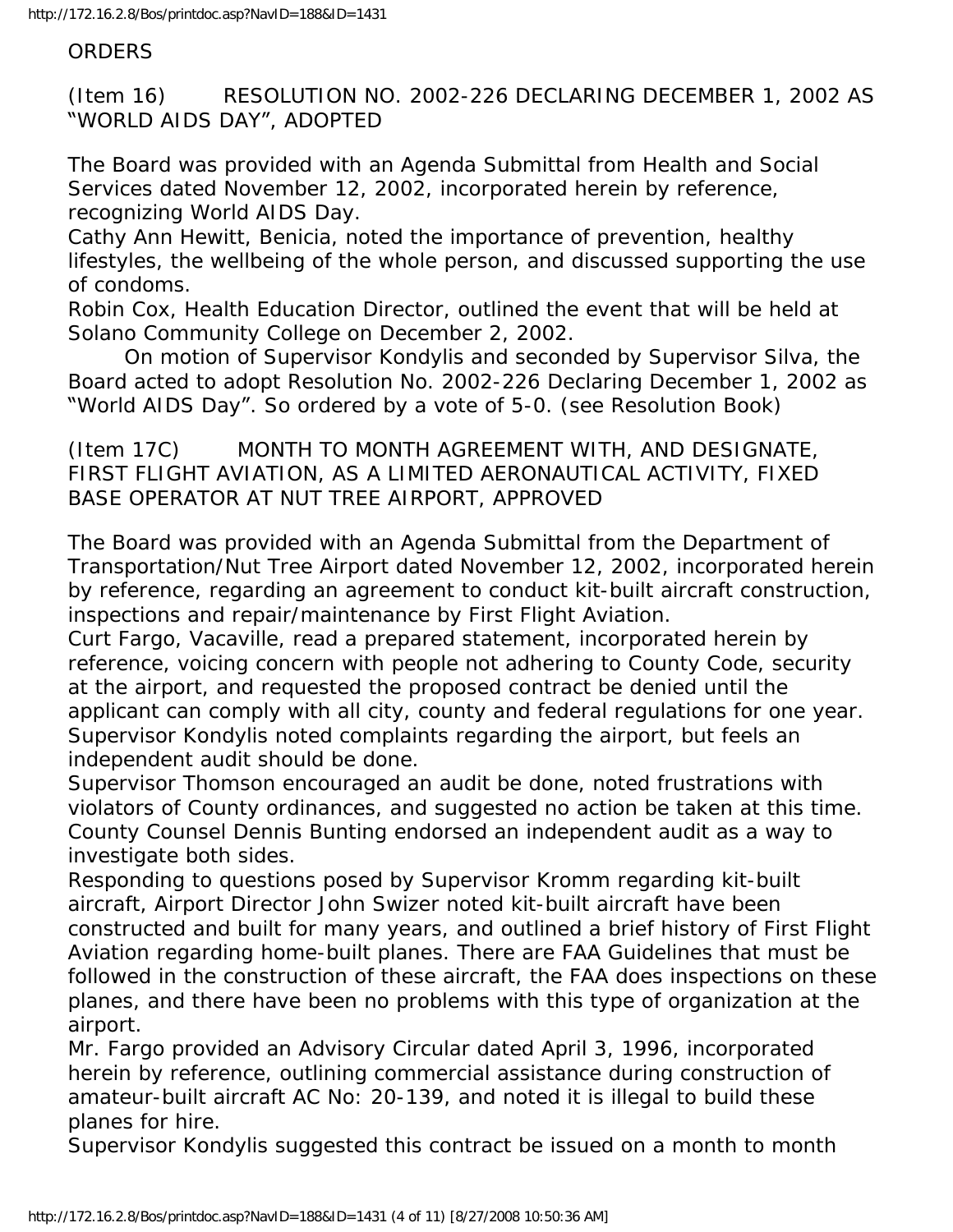basis until an independent audit can be completed and then consider the longterm agreement.

There was a brief discussion regarding an independent audit at the airport.

 On motion of Supervisor Kondylis and seconded by Supervisor Kromm, the Board acted to approve a month to month agreement with, and designation of, First Flight Aviation, as a Limited Aeronautical Activity, Fixed Base Operator, at the Nut Tree Airport. So ordered by a vote of 5-0.

(Item 21A) HOURLY RATES FOR PRIVATE ATTORNEY AND INVESTIGATOR SERVICES RE CONFLICT INDIGENT DEFENSE CASES, ADOPTED

 John Taylor, County Administrator's Office, reviewed the information contained in the Agenda Submittal from his department dated November 12, 2002, incorporated herein by reference, regarding increasing the hourly rate paid for attorney and investigator services.

 Responding to questions posed by Supervisor Kondylis regarding fees paid in surrounding counties, Mr. Taylor noted fees in other counties include different things making it difficult to do comparisons, but that Public Defender fees run about \$90 per hour.

 Superior Court Executive Officer Chuck Ramey noted support of the Court for the fee increase.

 On motion of Supervisor Silva and seconded by Supervisor Kondylis, the Board acted to approve rate increases for Court Appointed Attorney and Investigation services for Conflict Indigent Defense. So ordered by a vote of 5- 0.

### (Item 21B) KITCHELL TO PREPARE ADULT DETENTION NEEDS ASSESSMENT AND ADULT DETENTION FACILITIES MASTER PLAN

 John Taylor, County Administrator's Office, reviewed the information contained in the Agenda Submittal from his department dated November 12, 2002, incorporated herein by reference, for preparation of the Adult Detention Needs Assessment and Adult Detention Facilities Master Plan by Kitchell under the County's Master Agreement with the firm.

 Responding to questions posed by Supervisor Kondylis regarding evaluating siting options in Vallejo, Mr. Taylor outlined the opportunities with the City of Vallejo that Kitchell will be looking at, and discussed issues that would have to be addressed with a facility in Vallejo.

 There was a brief discussion regarding the benefits of a jail facility in Vallejo.

 Supervisor Thomson noted disadvantages and impacts of having a facility in Vallejo. Responding Sheriff Gary Stanton noted less concern with where a facility is built, but that new facilities are needed.

 Supervisor Silva feels the Claybank expansion should be done, and that there could be efficiencies in coordinating court appearances and housing prisoners if a South County Jail facility is built. The figures need to be reviewed.

On motion of Supervisor Kromm and seconded by Supervisor Kondylis,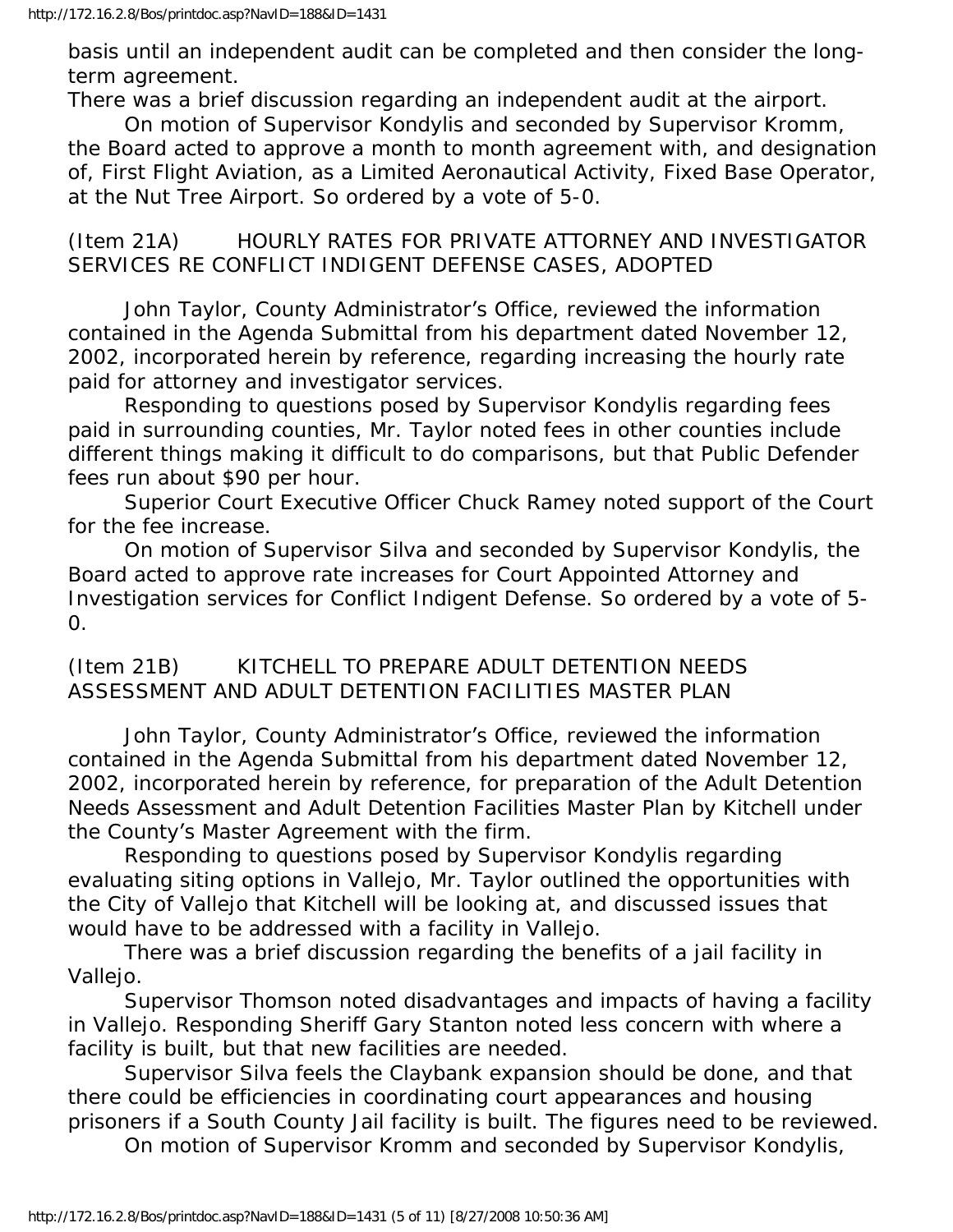the Board acted to authorize Kitchell to prepare an Adult Detention Needs Assessment and Adult Detention Facilities Master Plan under the County's Master Contract and to approve the resulting appropriation transfers in the amount of \$137,948. So ordered by a vote of 5-0.

(Item 22A) ORDINANCE REGARDING SETTING FEES FOR ANIMAL CARE SERVICES ADOPTED ON FIRST READING; SECOND READING SET FOR DECEMBER 3, 2002

 Scheduled on the agenda for this day was consideration of a proposed ordinance, which would revise Chapter 11 to authorize the Department of General Services to establish fees for animal care services.

On motion of Supervisor Silva and seconded by Chairman Carroll, the Board directed that the proposed ordinance be read by title only. So ordered by a vote of 3-0; Supervisor Kondylis and Supervisor Kromm excused.

County Counsel Dennis Bunting noted this is a cleanup ordinance to transfer the jurisdiction of Animal Care to General Services, to allow General Services set fees, and changes to licensing.

Supervisor Kromm feels this matter should be reviewed by the Animal Care Advisory Commission before the final reading of the ordinance.

On motion of Supervisor Kondylis and seconded by Supervisor Kromm, the Board acted to adopted the proposed Ordinance. So ordered by a vote of 5-0.

(Item 22B) AGREEMENT WITH, AND DESIGNATION OF 1 FLIGHT UP, LLC AS A LIMITED AERONAUTICAL ACTIVITY, FIXED BASED OPERATOR AT THE NUT TREE AIRPORT, RESCINDED

 County Counsel Dennis Bunting reviewed the information contained in the Agenda Submittal from his department dated November 12, 2002, incorporated herein by reference, regarding rescinding an agreement with 1 Flight Up, LLC.

 Jim Rollison, President 1 Flight Up, presented a brief history and difficulties over 19 months in getting a contract, and noted contract changes were made when he thought there would be further review of the agreement. Mr. Rollison cited variables in agreements with other operating businesses at the airport, feels there are discriminatory practices going on at the airport, requested an audit, and submitted a written withdraw from the agreement dated November 12, 2002, incorporated herein by reference until the investigation and audit are completed.

 Dr. Charles Gianaris, Executive Vice-President 1 Flight Up, supports an independent audit of the airport.

 On motion of Supervisor Kondylis and seconded by Supervisor Silva, the Board acted to accept the letter and to rescind the agreement with 1 Flight Up, LLC as a limited aeronautical activity, fixed based operator at the Nut Tree Airport. So ordered by a vote of 5-0.

(Item 23A) REPORT ON THE ADMINISTRATIVE SERVICES DIVISION OF HEALTH AND SOCIAL SERVICES BY PUBLIC RESOURCE CONSULTANTS, INC.,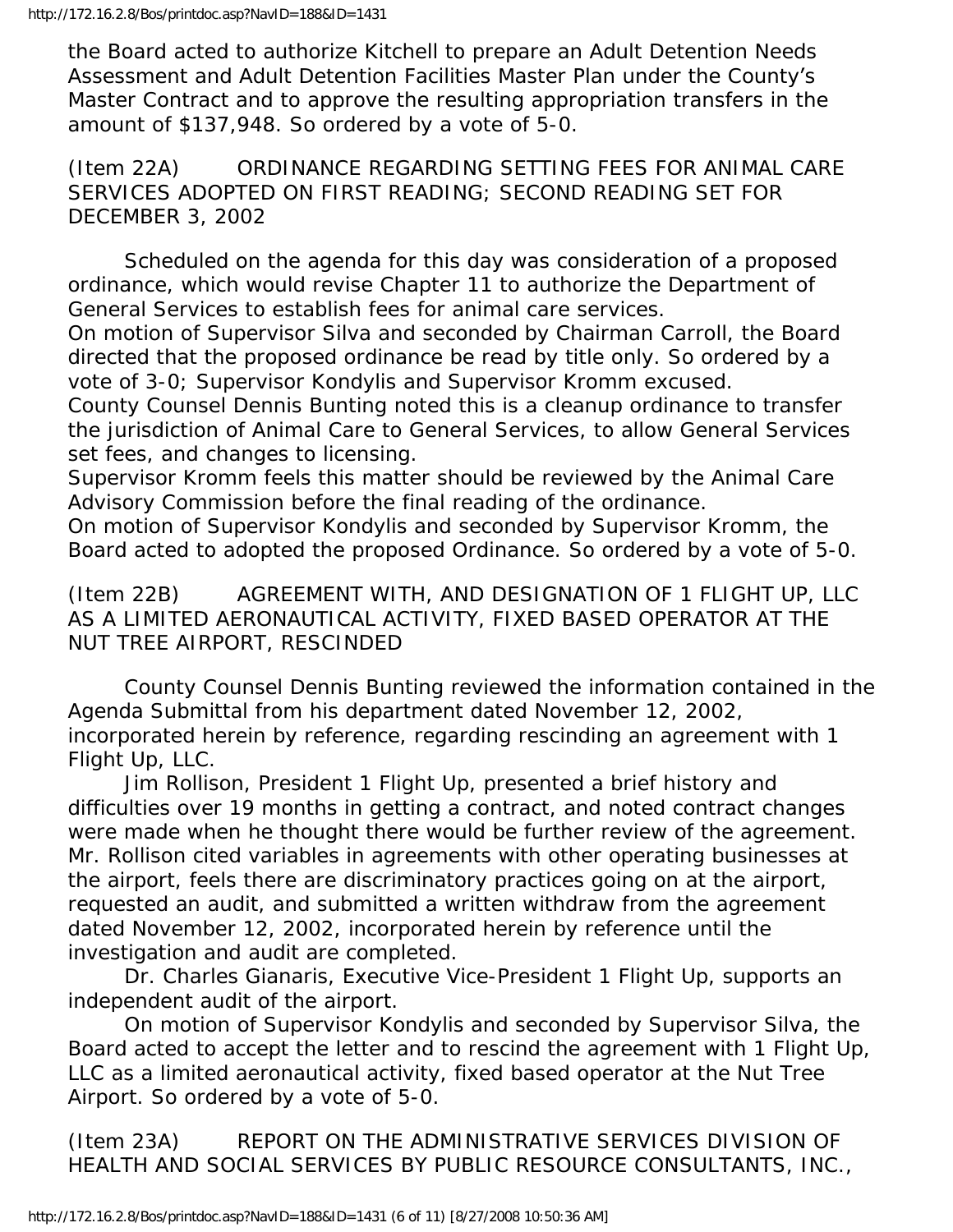#### RECEIVED

 Director of Health and Social Services Patrick Duterte gave a brief introduction reinforcing the findings of Public Resource Consultants, Inc. (PRC) for necessary changes in the Administration Division of his department.

 Marilyn Leuck, President PRC, reviewed the information contained in a report on Health and Social Services titled "An Operations, Management and Organization Study of the Administrative Services Division", incorporated herein by reference. Ms. Leuck noted a correction in the report on page 18, item D should read 3 accountants. The focus of the report is the administrative division as well as the analysts that are not being well utilized, and the overriding mission of the report is to marshal the resources to benefit the client in view of shrinking resources and increasing demand. Significant improvements can be made in 12 to 18 months, the entire project will take approximately 3 years to address the major issues. The department needs effective and consistent analysts' services. To move the administrative services division and the analysts system forward the department needs to define the role and work plans of the analysts, training and mentoring of the analysts, coupled with good communication, and to further the involvement of the analysts with supervisors and managers. Four other areas needing attention in the next 12 months are improvement of the core processes and procedures, integrate programs, fine tune the financial division, and the data storage retrieval and formatting area.

 Supervisor Kromm commended staff for their dedication to the delivery of service, noted frustrations with the budget process, and feels the Board needs regular updates on the progress of the proposed changes.

 On motion of Supervisor Kondylis and seconded by Chairman Carroll, the Board acted to accept the report on a study performed by Public Resource Consultants, Inc. So ordered by a vote of 5-0.

(Item 23B) REORGANIZATION OF THE ADMINISTRATIVE SERVICES DIVISION OF HEALTH AND SOCIAL SERVICES, APPROVED

RESOLUTION NO. 2002-229 AMENDING THE LIST OF NUMBERS AND CLASSIFICATIONS OF POSITIONS (HEALTH AND SOCIAL SERVICES), ADOPTED

 Director of Health and Social Services Patrick Duterte reviewed the information contained in the Agenda Submittal from his department dated November 12, 2002, incorporated herein by reference, regarding reorganization of the Administrative Services Division of Health and Social Services. Mr. Duterte outlined the staff changes noting that 3 positions would be eliminated, and the actions to address the people in those positions. Other positions that are being eliminated are vacant and the shifting of positions to ensure staff are being used effectively.

 Responding to questions posed by Supervisor Kromm regarding the Deputy Director positions, Mr. Duterte feels that two Deputy Directors will be more accountable to budget, will work more closely with administration, and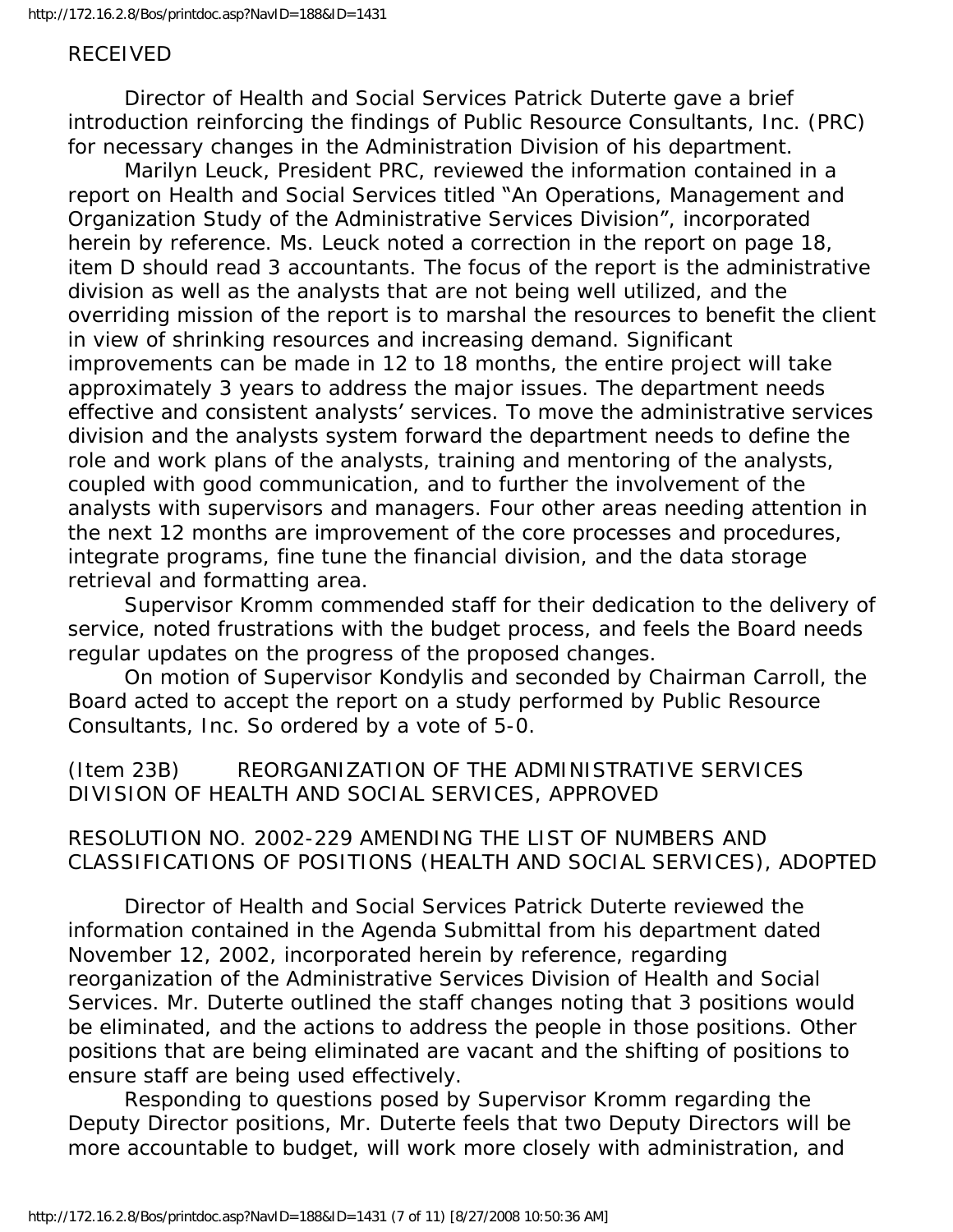will deal with the issues more as a project team. The major change is that eligibility and employment will be combined under one Deputy Director.

 John Stallsmith, Executive Director Local 1, voiced concern with the process, received no prior notice of any actions and would like to be a part of the process.

 Responding to questions posed by Supervisor Kromm regarding the need for additional time to review the item, Mr. Stallsmith noted there had been no time for membership review, and is not sure of the impacts of these changes and how the members feel.

 Responding to questions posed by Supervisor Kondylis regarding the implications of moving forward, and how much of the action is meet and confer, Director of Human Resources Yolanda Irigon noted the add and delete changes do not effect Local 1 members. There may be a meet and confer, and would notice the Union if there is. Supervisor Kondylis suggested including all the bargaining units in the notifications.

 Anes Lewis Partridge, SEIU Local 535, voiced concern with the brief information presented to the Union and staff on the reorganization without input from staff on the reorganization. Ms. Lewis Partridge outlined a brief analysis, incorporated herein by reference, of the costs that will increase over \$195,106, and of 59.9 current vacant line staff positions by classification. Staff is concerned that the line staff positions will remain unfilled, that staff is continually being asked to do more with less, and staff feels the reorganization will not work. The union is willing to work with the department, and requested this be tabled until some communication and planning between the line staff and administration to come up with some definitive outcomes on how the reorganization will work and how it will effect line staff.

 Chairman Carroll noted the Board feels reorganization needs to take place in certain areas, that the unions should be included in the process, and discuss the responsibilities of Mr. Duterte with the reorganization.

 Mr. Duterte noted having brown bag lunch meetings with staff, full disclosure of the plan was not done until the 3 effected employees were notified, and discussed the difficulties of this process. There is a huge deficit with the State Budget and most of the vacant positions are State funded. The plan may not be perfect, it is flexible, and feels the plan is the best chance to make things work.

 Supervisor Kondylis noted there are problems with how the department functions, communication needs to be improved, and supports reorganization with real analysis of what is going on. There needs to be clear lines of communication and reporting to the Board. Supervisor Kondylis warned of the effects of budget cuts, and wants to ensure the 2 effected staff members are taken care of.

 Supervisor Silva noted this plan is bringing structure to the organization, and discussed the importance of planning and training.

 Supervisor Kromm noted the need for a better coordinated effort to involve the union leadership, the need for more structure, and feels things will get better with more structure.

On motion of Supervisor Silva and seconded by Chairman Carroll, the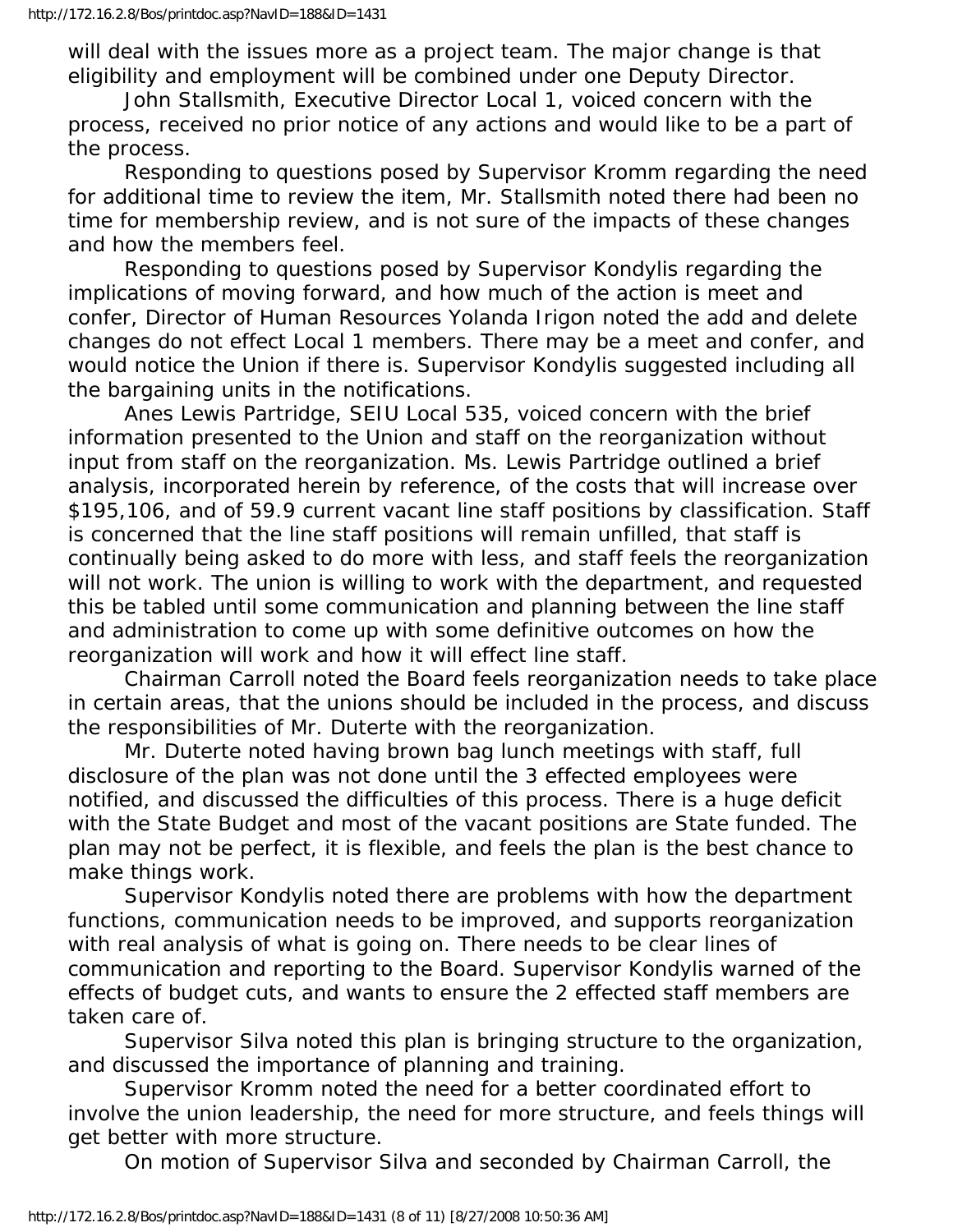Board acted to approve the reorganization of the Administrative Services Division of Health and Social Services, to adopt Resolution No. 2002-229 Amending the List of Numbers and Classifications of Positions (Health and Social Services). So ordered by a vote of 5-0. (see Resolution Book)

(Item 24) RESOLUTION NO. 2002-230 AMENDING THE ALPHABETICAL LISTING OF CLASSES AND SALARIES (DEPARTMENT OF HEALTH AND SOCIAL SERVICES), ADOPTED

The Board was provided with an Agenda Submittal from Human Resources dated November 12, 2002, incorporated herein by reference, regarding amending the alphabetical listing of classes and salaries to accommodate the staff changes with the reorganization in Health and Social Services.

 On motion of Supervisor Kondylis and seconded by Supervisor Silva, the Board acted to adopt Resolution No. 2002-230 Amending the Alphabetical Listing of Classes and Salaries (Department of Health and Social Services). So ordered by a vote of 4-0; Supervisor Kromm excused. (see Resolution Book)

(Item 25) REPORT REGARDING SERVICES AND POLICY ISSUES RELATING TO HOMELESSNESS, RECEIVED

VICKI SPARKS APPOINTED AS THE COUNTY REPRESENTATIVE TO THE SOLANO SAFETY NET CONSORTIUM AND MOIRA SULLIVAN AS THE ALTERNATE

SAFETY NET SERVICES AND SHOWERS TO CONTINUE AT MISSION SOLANO

\$100,000 CALWORKS INCENTIVES AND \$43,000 COUNTY GENERAL FUND MONIES FOR COUNTYWIDE HOMELESS HOUSING SERVICES, APPROVED

GRANTS SUBMITTED BY THE SOLANO SAFETY NET CONSORTIUM AND RESULTING AGREEMENTS WITH HOUSING AND URBAN DEVELOPMENT AGENCY FOR CONTINUUM OF CARE PLANS IN 2002 AND 2003, APPROVED

Donald Tipton, Vallejo, feels some of the cities in the County need to do more for the homeless, and housing assistance for the homeless is needed.

 Director of Health and Social Services Patrick Duterte discussed funding shortfalls, and discussed a few alternative options that were considered.

 Vicki Sparks, Deputy Director, reviewed the information contained in the Agenda Submittal from her department dated November 12, 2002, incorporated herein by reference, regarding services and policy issues relating to homelessness, outlined the downsizing of the homeless program,

alternatives, Mission Solano to do some cold winter sheltering at their location, and to use half of the available funds for winter shelter and the other have to assist with getting the homeless into stable permanent housing.

 Responding to questions posed by Supervisor Kondylis regarding providing case management at Mission Solano, Mr. Duterte noted on-site case management would be provided and help for the clients to connect with other needed services.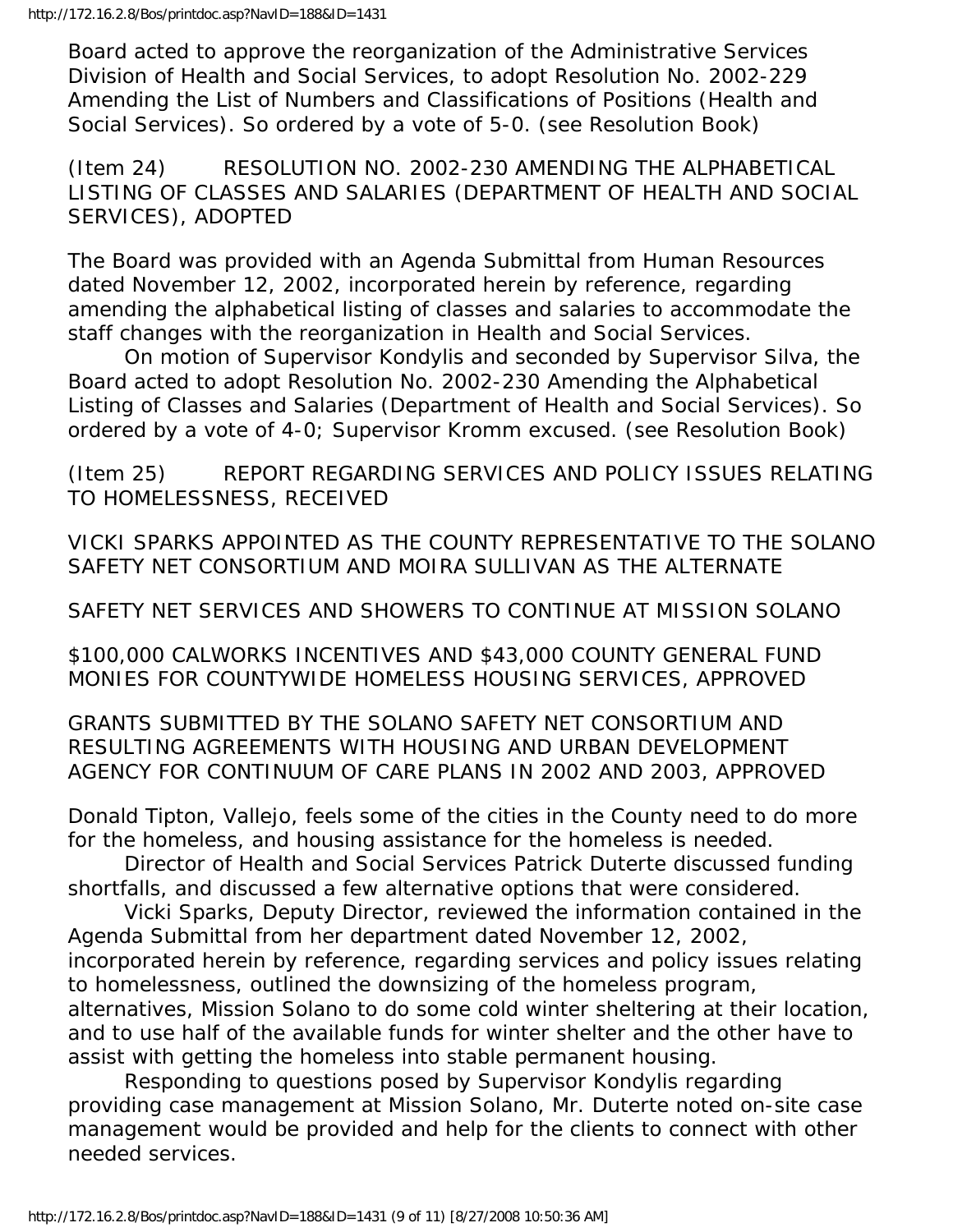Supervisor Silva supports assisting with deposits for Section 8 housing, and suggested a program be setup to ensure the deposit comes back to the County to help others. There was a discussion on program deposits and possible misuse. Ms. Sparks noted a program could be structured, where you could look at the circumstance how the clients left, to track the clients for about 1 year only, and to get the return of the deposit within the first year.

 On motion of Supervisor Silva and seconded by Supervisor Kondylis, the Board acted to accept the report regarding services and policy issues relating to homelessness and the resulting actions to provide the homeless services. So ordered by a vote of 4-0; Supervisor Kromm excused.

(Item 27A) ELDER ABUSE PREVENTION COUNCIL AMENDED BYLAWS, APPROVED

LINDA WATTS, CAROLYN WRAGE, JAIME MORTENSEN, JAN MAKOWSKI, YOLANDA MESSER, PETE REYES, HARRY PRICE, LILLIE TAYLOR, VALORA HARVEY, ROBIN CROWN, CINDY COULTER, JANE WALTERS, ROBERT FUENTES, MICHAEL BRACY, AND PAT ANTHONY APPOINTED TO THE ELDER ABUSE PREVENTION COUNCIL

 On motion of Supervisor Kondylis and seconded by Chairman Carroll, the Board acted to approve the amended bylaws and to appoint Linda Watts, Carolyn Wrage, Jaime Mortensen, Jan Makowski, Yolanda Messer, Pete Reyes, Harry Price, Lillie Taylor, Valora Harvey, Robin Crown, Cindy Coulter, Jane Walters, Robert Fuentes, Michael Bracy, and Pat Anthony to the Elder Abuse Prevention Council. So ordered by a vote of 4-0; Supervisor Kromm excused.

(Item 27B) TYSON SCHMIDT, PAUL LUM AND TERRY RIDDLE APPOINTED TO THE BOARD OF DIRECTORS OF SOLANO RESOURCE CONSERVATION DISTRICT

 On motion of Supervisor Kondylis and seconded by Chairman Carroll , the Board acted to appoint Tyson Schmidt, Paul Lum and Terry Riddle to the Board of Directors of Solano Resource Conservation District. So ordered by a vote of 4-0; Supervisor Kromm excused.

(Item 27C) SHEILA GRANT APPOINTED TO THE ANIMAL CARE ADVISORY **COMMISSION** 

 On motion of Supervisor Kondylis and seconded by Chairman Carroll, the Board acted to appoint Sheila Grant to the Animal Care Advisory Commission for a term to expire February 5, 2004. So ordered by a vote of 4-0; Supervisor Kromm excused.

(Item 27D) JOHN FOSTER REINSTATED TO THE SOLANO COUNTY AIRPORT LAND USE COMMISSION/SOLANO COUNTY AVIATION ADVISORY COMMITTEE